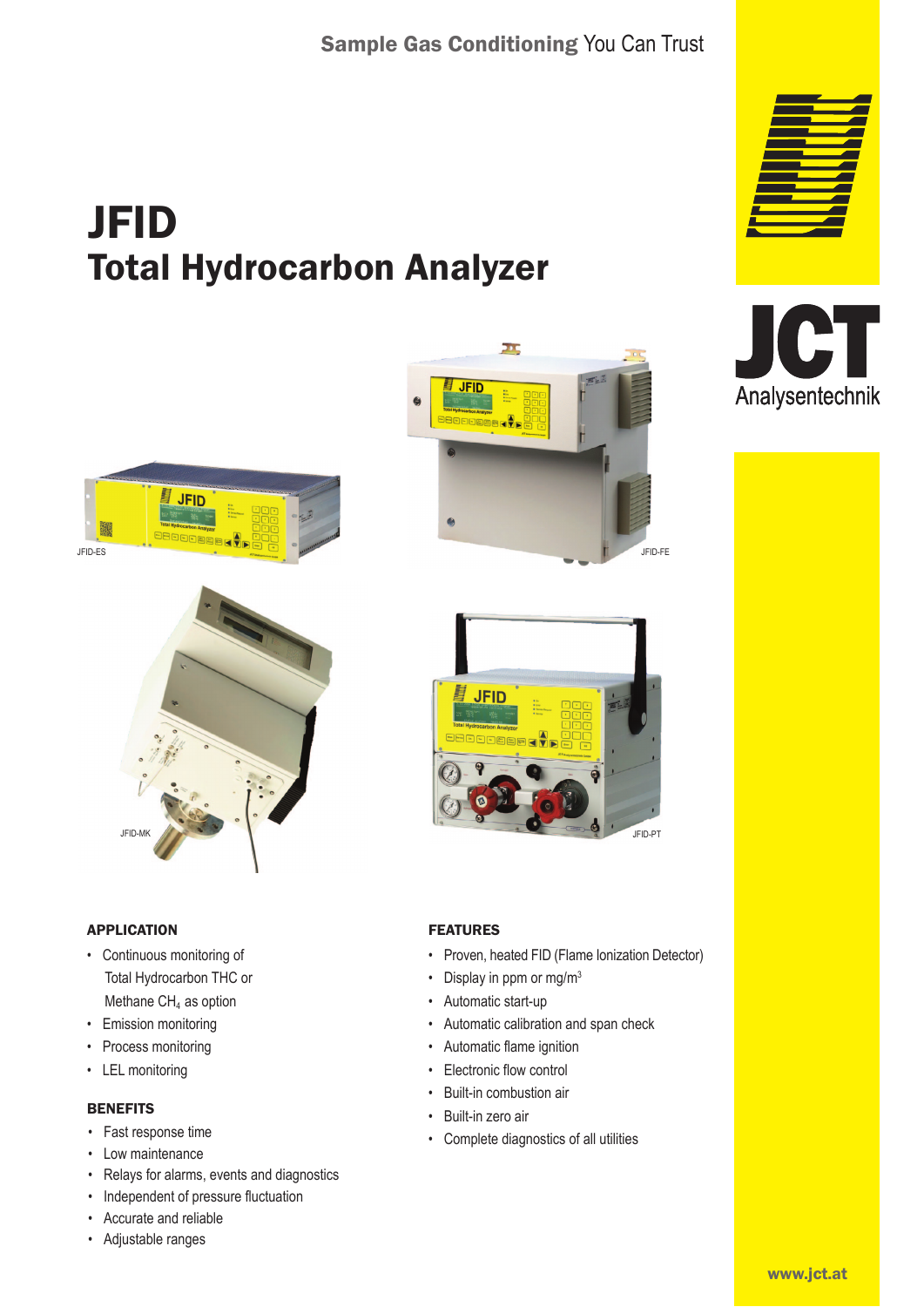# TECHNICAL DATA

| <b>Model</b>                                        | <b>JFID-ES</b>                                                                                                 | JFID-PT                                                   | <b>JFID-FE</b>                                                                  | <b>JFID-MK</b>                                 |
|-----------------------------------------------------|----------------------------------------------------------------------------------------------------------------|-----------------------------------------------------------|---------------------------------------------------------------------------------|------------------------------------------------|
| Description                                         | 19" rack mounting                                                                                              | portable                                                  | wall and panel mounting                                                         | measuring head                                 |
|                                                     |                                                                                                                | <b>Operation</b>                                          |                                                                                 |                                                |
| Vacuum system                                       | eductor                                                                                                        | membrane pump                                             | eductor                                                                         |                                                |
| Measurement range                                   |                                                                                                                |                                                           | free selectable, user definable for both channels                               |                                                |
| <b>THC</b>                                          | 0 to 1 to 0 to 100 000 mg org. C/m <sup>3</sup>                                                                |                                                           |                                                                                 |                                                |
| Detection limit                                     | $< 0.01$ mg org. $C/m3$                                                                                        |                                                           |                                                                                 |                                                |
| Linearity                                           | < 4 % of measured value                                                                                        |                                                           |                                                                                 |                                                |
| Selectable units                                    | ppm, mg/m <sup>3</sup>                                                                                         |                                                           |                                                                                 |                                                |
| Signal output                                       | 0/4 to 20 mA not galvanically isolated                                                                         |                                                           |                                                                                 |                                                |
| Ambient temperature                                 | $-5$ °C to 40 °C                                                                                               | +5 °C to 40 °C                                            | $-5$ °C to 40 °C                                                                |                                                |
| Response time (T90)                                 | < $0.5$ s if measured value > 20 mg org. $C/m3$<br>$<$ 5,0 s if measured value $<$ 20 mg org. C/m <sup>3</sup> |                                                           |                                                                                 |                                                |
| Sample gas flow                                     | 25 NI/h or 90 NI/h                                                                                             | 25 NI/h                                                   | 25 NI/h or 90 NI/h                                                              |                                                |
| Sample gas pressure                                 | 800 to 1600 mbara                                                                                              | 800 to 1200 mbara                                         | 800 to 1600 mbara                                                               |                                                |
| Air humidity                                        | < 90 % rel. humidity, +20 °C<br>< 50 % rel. humidity, +40 °C                                                   |                                                           |                                                                                 |                                                |
| Geographical altitude                               | 0 to 1500 m above NN                                                                                           |                                                           |                                                                                 |                                                |
|                                                     |                                                                                                                | <b>Construction</b>                                       |                                                                                 |                                                |
| Dimensions over all<br>$(W \times H \times D)$ [mm] | 483 x 135 x 310                                                                                                | 380 x 155 x 380<br>with bottle holder:<br>483 x 290 x 380 | 470 x 505 x 410<br>model IP65: 500 x 505 x 410                                  | 470 x 520 x 465<br>model IP65: 500 x 520 x 465 |
| Weight                                              | 9 kg                                                                                                           | 11 kg<br>with bottle holder: 16 kg                        | 28 kg<br>model IP65: 33,5 kg                                                    | 44 kg<br>model IP65: 49 kg                     |
| Detector temperature                                | adjustable up to 200 °C                                                                                        | adjustable up to 170 °C                                   | adjustable up to 200 °C                                                         |                                                |
| Catalyst temperature                                | 400 °C for combustion air and zero air                                                                         |                                                           |                                                                                 |                                                |
| Oxidizer for NMHC                                   | 230° to 250 °C                                                                                                 |                                                           |                                                                                 |                                                |
|                                                     |                                                                                                                | <b>Utilities</b>                                          |                                                                                 |                                                |
| Instrument air                                      | 3,0 to 3,9 bar $/ < 2$ Nm <sup>3</sup> /h,<br>quality to ISO8573-1, 1.2.1                                      | air not needed                                            | 3,0 to 3,9 bar / < 2 Nm <sup>3</sup> /h, quality to ISO8573-1 1.2.1             |                                                |
| Fuel gas                                            | hydrogen 0,7 to 1,0 bar $/$ < 80 ml/min, quality 5.0                                                           |                                                           |                                                                                 |                                                |
| Combustion air                                      | with internal catalyst<br>or optional synthetic air<br>1,0 to 1,5 bar < 30 NI/h                                | with internal catalyst                                    | with internal catalyst<br>or optional synthetic air<br>1.0 to 1.5 bar < 30 Nl/h |                                                |
| Calibration gas                                     | 2,0 to 2,5 bar / < 130 NI/h during calibration<br>concentration 60 % to 80 % of the measurement range          |                                                           |                                                                                 |                                                |
| Zero gas                                            | with internal catalyst or<br>optional nitrogen 2,0 bar /<br>< 130 NI/h quality 5.0                             | with internal catalyst                                    | with internal catalyst or optional nitrogen 2,0 bar /<br>< 130 Nl/h quality 5.0 |                                                |
| <b>Protection class</b>                             | <b>IP20</b><br>IP54 / IP65                                                                                     |                                                           |                                                                                 |                                                |
| Approvals / signs                                   |                                                                                                                |                                                           | CE                                                                              |                                                |
| <b>Electrics</b>                                    |                                                                                                                |                                                           |                                                                                 |                                                |
| Power supply                                        | 115 V ± 10 % or 230 V ± 10 %; 48 Hz to 62 Hz                                                                   |                                                           |                                                                                 |                                                |
| Power consumption                                   | $< 500 W$                                                                                                      |                                                           |                                                                                 |                                                |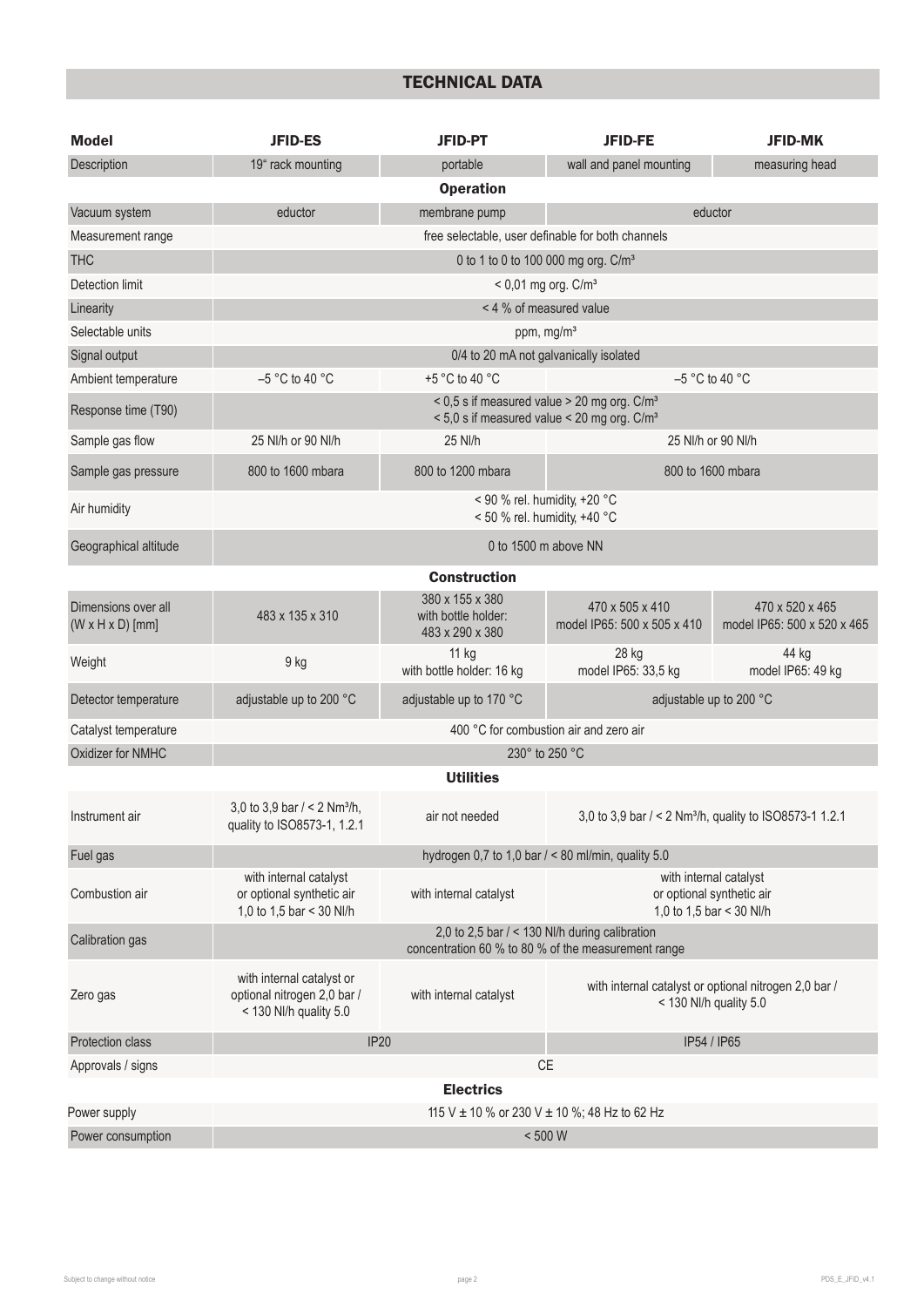## ORDER CODE

| <b>Part number</b> | <b>Description</b>                                                         |  |  |
|--------------------|----------------------------------------------------------------------------|--|--|
| 207.000000         | JFID-ES, 19" rack                                                          |  |  |
| 207.030000         | JFID-PT/LT portable                                                        |  |  |
| 207.030001         | JFID-PT/LT portable 84TE                                                   |  |  |
| 207.030002         | JFID-PT portable with gas bottle holder                                    |  |  |
| 207.030003         | JFID-PT, portable with gas bottle holder                                   |  |  |
| 207.020000         | JFID-FE, field housing                                                     |  |  |
| 207.021000         | JFID-FE, field housing IP65                                                |  |  |
| 207.040000         | JFID-MK, measuring head                                                    |  |  |
| 207.041000         | JFID-MK, measuring head IP65                                               |  |  |
| 207.000800         | JFID-ES NMHC, one channel                                                  |  |  |
| 207.030800         | JFID-PT63 portable NMHC                                                    |  |  |
| 207.030802         | JFID-PT63 portable NMHC with bottle holder                                 |  |  |
|                    | <b>Options</b>                                                             |  |  |
| 407.950033         | Status- and alarmboard with 4 x 0/4 to 20 mA output, galvanically isolated |  |  |
| 407.020048         | Conversion kit for external zero air                                       |  |  |
| 407.020049         | Retrofit kit active carbon                                                 |  |  |
| 207.900000         | Data storage for measurement values and status report 250 A4 pages         |  |  |
| 407.040190         | Air pressure regulator with fine filter assembly                           |  |  |
| 407.040182         | Gas bottle pressure regulator for hydrogen                                 |  |  |
| 407.040183         | Gas bottle pressure regulator for calibration gas                          |  |  |
| 407.040184         | Gas bottle pressure regulator for nitrogen                                 |  |  |
| DAS <sub>2</sub>   | Instrument air purifier                                                    |  |  |